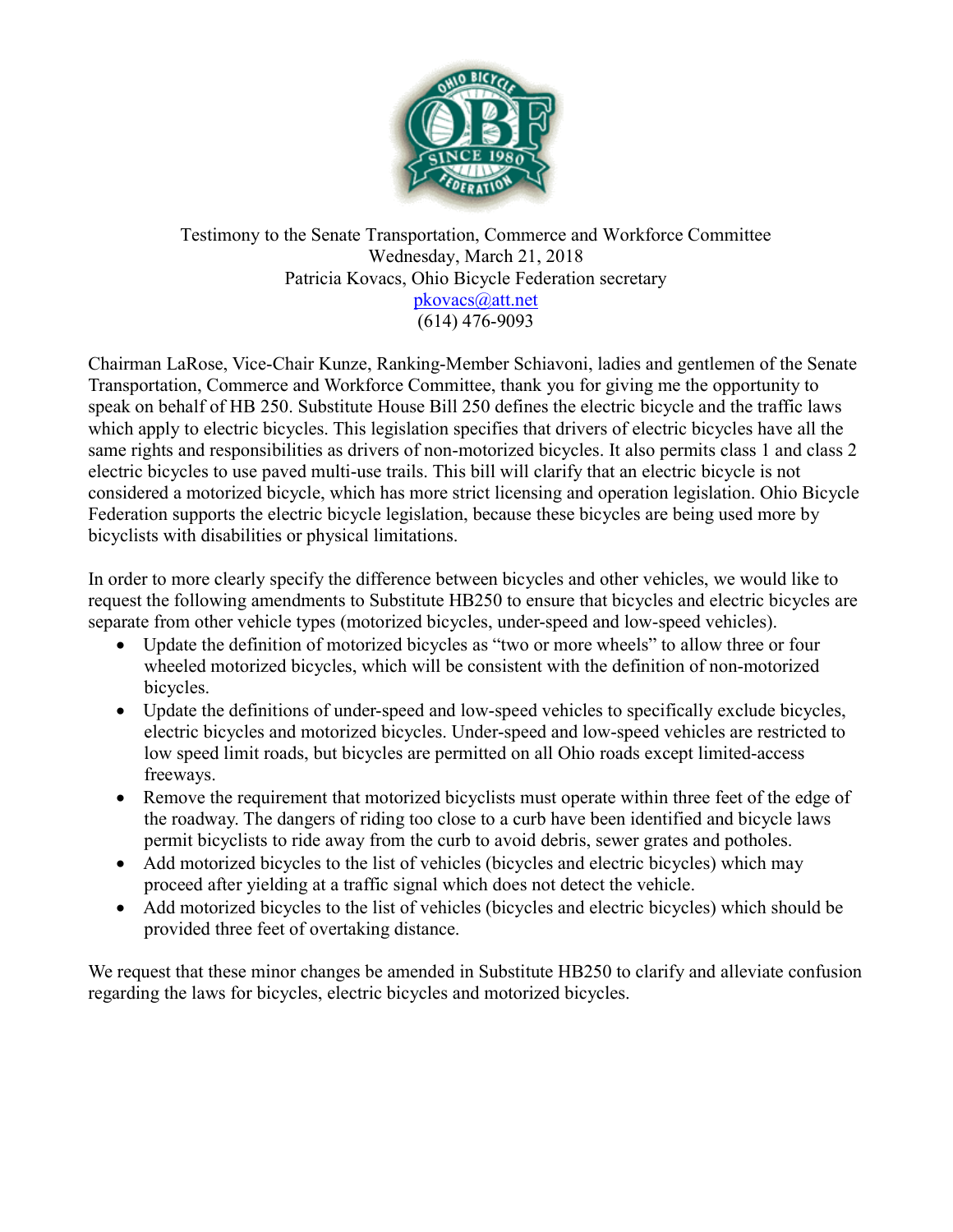## 4501.01 Motor vehicles definitions.

As used in this chapter and Chapters 4503., 4505., 4507., 4509., 4510., 4511., 4513., 4515., and 4517. of the Revised Code, and in the penal laws, except as otherwise provided:

(L) "Motorized bicycle" or "moped" means any vehicle that either has two tandem wheels or one wheel in the front and two wheels in the rear has two or more wheels, that may be pedaled, and that is equipped with a helper motor of not more than fifty cubic centimeters piston displacement that produces no more than one brake horsepower and is capable of propelling the vehicle at a speed of no greater than twenty miles per hour on a level surface.

(WW) "Low-speed vehicle" means a three- or four-wheeled motor vehicle with an attainable speed in one mile on a paved level surface of more than twenty miles per hour but not more than twenty-five miles per hour and with a gross vehicle weight rating less than three thousand pounds. "Low-speed vehicle" does not include bicycles, electric bicycles or motorized bicycles.

(XX) "Under-speed vehicle" means a three- or four-wheeled vehicle, including a vehicle commonly known as a golf cart, with an attainable speed on a paved level surface of not more than twenty miles per hour and with a gross vehicle weight rating less than three thousand pounds. "Underspeed vehicle" does not include bicycles, electric bicycles or motorized bicycles.

### 4511.01 Traffic laws - operation of motor vehicles definitions.

As used in this chapter and in Chapter 4513. of the Revised Code:

(H)(2) Effective January 1, 2017, "motorized bicycle" or "moped" means any vehicle having either two tandem wheels or one wheel in the front and two wheels in the rear two or more wheels, that may be pedaled, and that is equipped with a helper motor of not more than fifty cubic centimeters piston displacement that produces not more than one brake horsepower and is capable of propelling the vehicle at a speed of not greater than twenty miles per hour on a level surface.

# 4511.132 Operation at intersections with malfunctioning traffic control signal lights.

(A) The driver of a vehicle, streetcar, or trackless trolley who approaches an intersection where traffic is controlled by traffic control signals shall do all of the following if the signal facing the driver exhibits no colored lights or colored lighted arrows, exhibits a combination of such lights or arrows that fails to clearly indicate the assignment of right-of-way, or, if the vehicle is a bicycle, electric bicycle, motorized bicycle, or motorcycle, the signals are otherwise malfunctioning due to the failure of a vehicle detector to detect the presence of the bicycle vehicle:

(1) Stop at a clearly marked stop line, but if none, stop before entering the crosswalk on the near side of the intersection, or, if none, stop before entering the intersection;

(2) Yield the right-of-way to all vehicles, streetcars, or trackless trolleys in the intersection or approaching on an intersecting road, if the vehicles, streetcars, or trackless trolleys will constitute an immediate hazard during the time the driver is moving across or within the intersection or junction of roadways;

(3) Exercise ordinary care while proceeding through the intersection.

#### 4511.27 Overtaking and passing of vehicles proceeding in the same direction.

(A) The following rules govern the overtaking and passing of vehicles or trackless trolleys proceeding in the same direction:

(1) The operator of a vehicle or trackless trolley overtaking another vehicle or trackless trolley proceeding in the same direction shall, except as provided in division (A)(3) of this section, signal